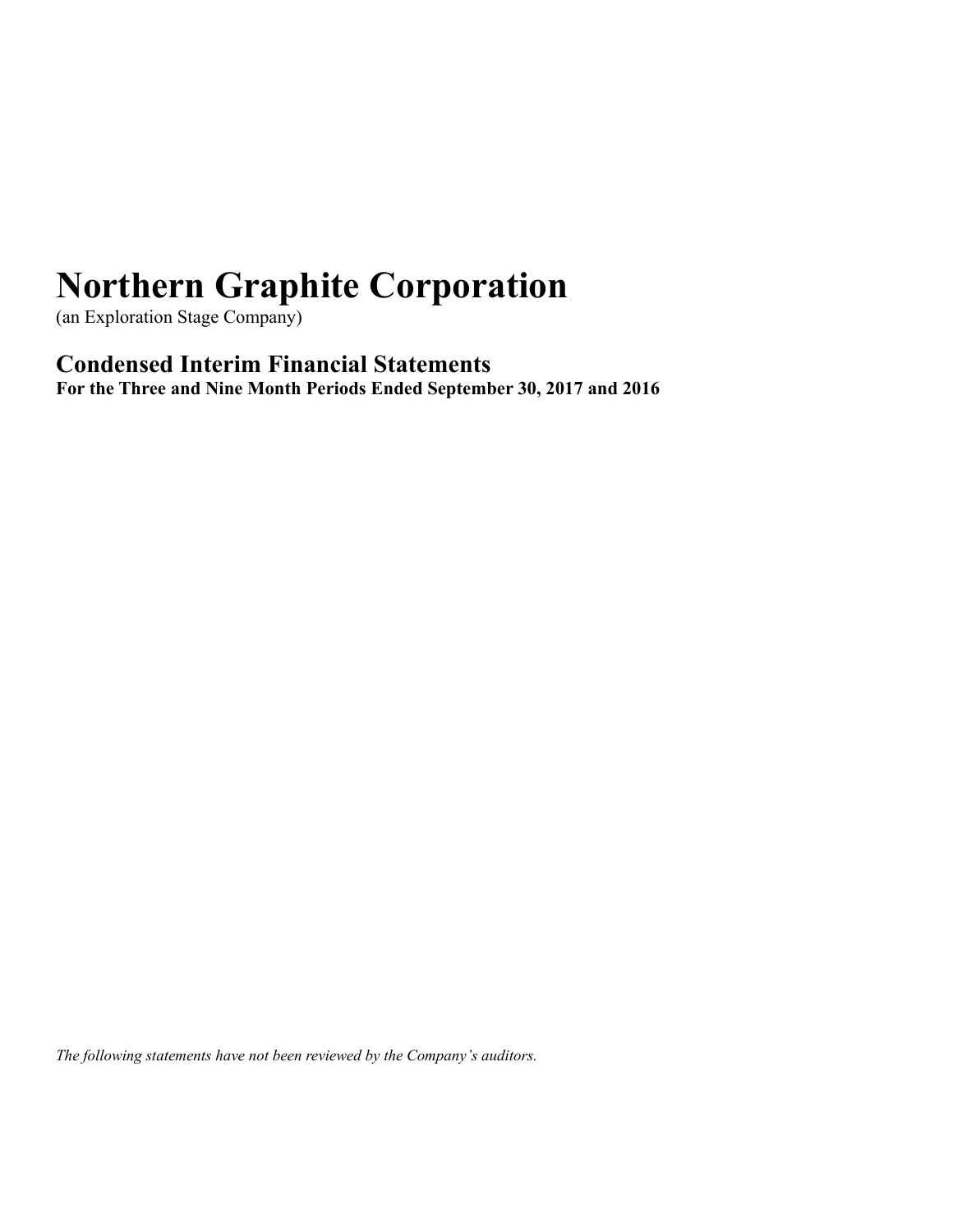(an exploration stage company)

# **Condensed Interim Statements of Financial Position**

| (unaudited)                                       | As at        | As at        |
|---------------------------------------------------|--------------|--------------|
|                                                   | September 30 | December 31  |
|                                                   | 2017         | 2016         |
|                                                   | \$           | \$           |
|                                                   | (unaudited)  |              |
| <b>Assets</b>                                     |              |              |
| <b>Current</b>                                    |              |              |
| Cash and cash equivalents                         | 2,253,151    | 705,577      |
| HST receivable                                    | 13,271       | 16,434       |
| Prepaid expenses and deposits                     | 24,518       | 45,478       |
|                                                   | 2,290,940    | 767,489      |
| Reclamation deposit (note 11)                     | 815,689      | 815,689      |
| Property and equipment (note 4)                   | 224,501      | 252,579      |
| Exploration and evaluation assets (note 5)        | 11,854,488   | 11,569,893   |
|                                                   | 15,185,618   | 13,405,650   |
| <b>Liabilities</b>                                |              |              |
| <b>Current</b>                                    |              |              |
| Accounts payable and accrued liabilities (note 9) | 96,484       | 75,306       |
|                                                   |              |              |
| Reclamation and close down provision (note 11)    | 327,110      | 327,110      |
|                                                   | 423,594      | 402,416      |
| <b>Shareholders' equity</b>                       |              |              |
| Share capital (note 6)                            | 23,322,245   | 21,459,258   |
| Warrants (note 6)                                 | 571,708      | 116,833      |
| Contributed surplus (note 6)                      | 2,738,768    | 2,907,743    |
| Retained deficit                                  | (11,870,697) | (11,480,600) |
| Total shareholders' equity                        | 14,762,024   | 13,003,234   |
|                                                   |              |              |
| Total liabilities and shareholders' equity        | 15,185,618   | 13,405,650   |

*The accompanying notes are an integral part of these condensed interim financial statements* 

## **Approved by the Board of Directors and authorized for issue on November 9, 2017**

| (signed) Gregory Bowes | (signed) Donald Christie |
|------------------------|--------------------------|
| Director               | <b>Director</b>          |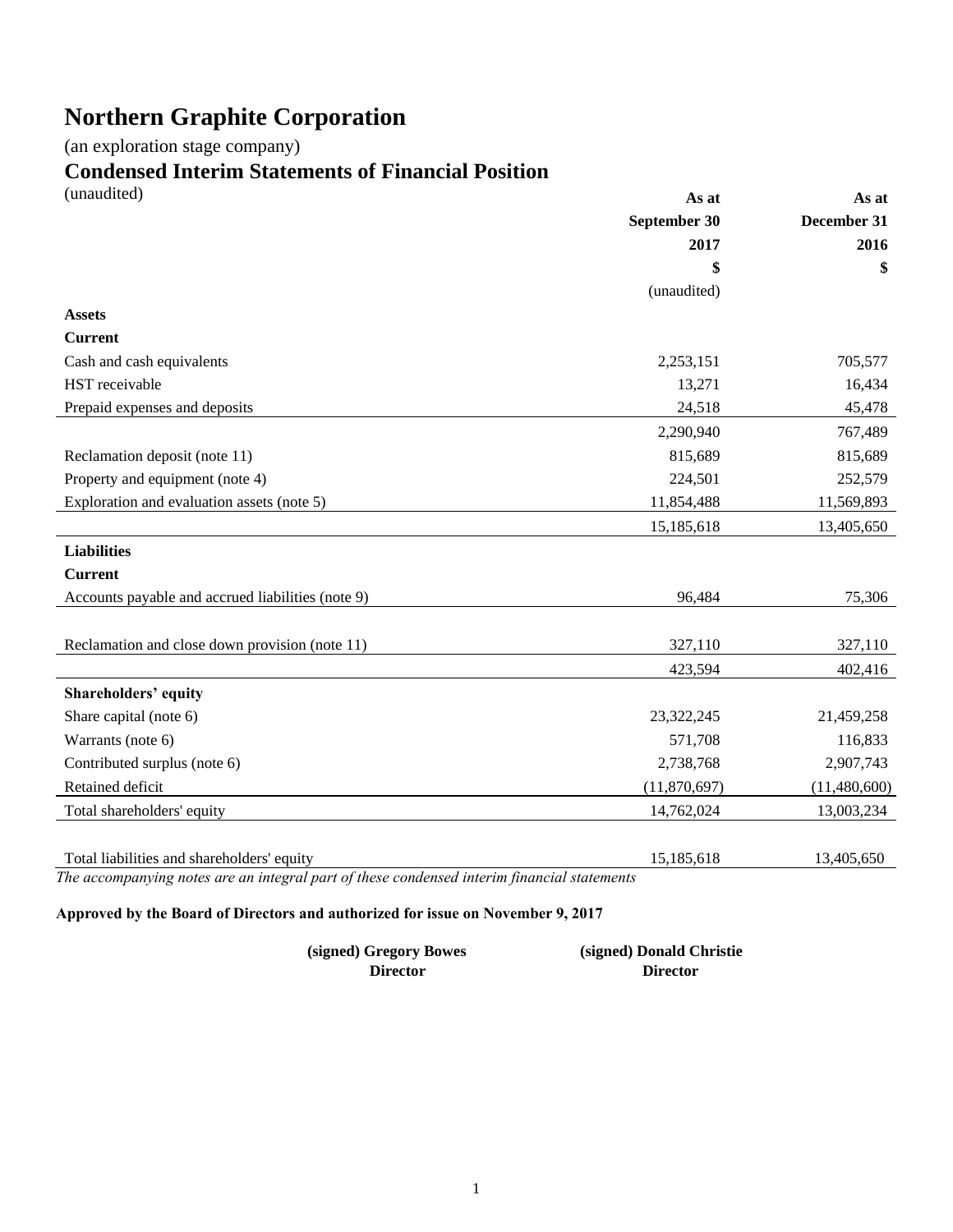**(an exploration stage company)**

## **Condensed Interim Statements of Comprehensive Loss**

**(unaudited)**

|                                                                                                               | Three months ended September 30 |                               | Nine months ended September 30 |             |
|---------------------------------------------------------------------------------------------------------------|---------------------------------|-------------------------------|--------------------------------|-------------|
|                                                                                                               | 2017                            | 2016                          | 2017                           | 2016        |
|                                                                                                               | \$                              | \$                            | \$                             | \$          |
| General and administrative expenses                                                                           |                                 |                               |                                |             |
| Management and consulting fees (note 9)                                                                       | 84,657                          | 72,233                        | 261,980                        | 190,592     |
| Legal and audit                                                                                               | 7,354                           | 7,453                         | 35,726                         | 23,354      |
| Office and miscellaneous (note 9)                                                                             | 90,832                          | 56,247                        | 241,568                        | 248,617     |
| Share-based payments (notes 6 and 9)                                                                          |                                 | 42,421                        | 54,573                         | 935,620     |
| Depreciation                                                                                                  | 8,686                           | 13,983                        | 28,078                         | 47,126      |
| Foreign exchange loss (gain)                                                                                  | (68)                            |                               | (68)                           | (44)        |
|                                                                                                               | 191,461                         | 192,337                       | 621,857                        | 1,445,265   |
| <b>Loss from operations</b>                                                                                   | (191, 461)                      | (192, 337)                    | (621, 857)                     | (1,445,265) |
| Interest income                                                                                               | 5,354                           | 788                           | 8,212                          | 3,746       |
| Gain on disposal of equipment                                                                                 |                                 | 22,000                        |                                | 22,000      |
| <b>Income before taxes</b>                                                                                    | (186, 107)                      | (169, 549)                    | (613, 645)                     | (1,419,519) |
| Tax expense                                                                                                   |                                 |                               |                                |             |
| Loss and comprehensive loss for the period                                                                    | (186, 107)                      | (169, 549)                    | (613, 645)                     | (1,419,519) |
| Loss per share                                                                                                | (0.00)                          | (0.00)                        | (0.01)                         | (0.03)      |
| Weighted average number of shares - basic and<br>fully diluted<br>$\sim$ $\sim$ $\sim$<br>$\mathbf{I}$<br>0.1 | 59,817,612                      | 51,484,279<br>$\cdot$ $\cdot$ | 57,284,035                     | 51,406,907  |

*The accompanying notes are an integral part of these condensed interim financial statements*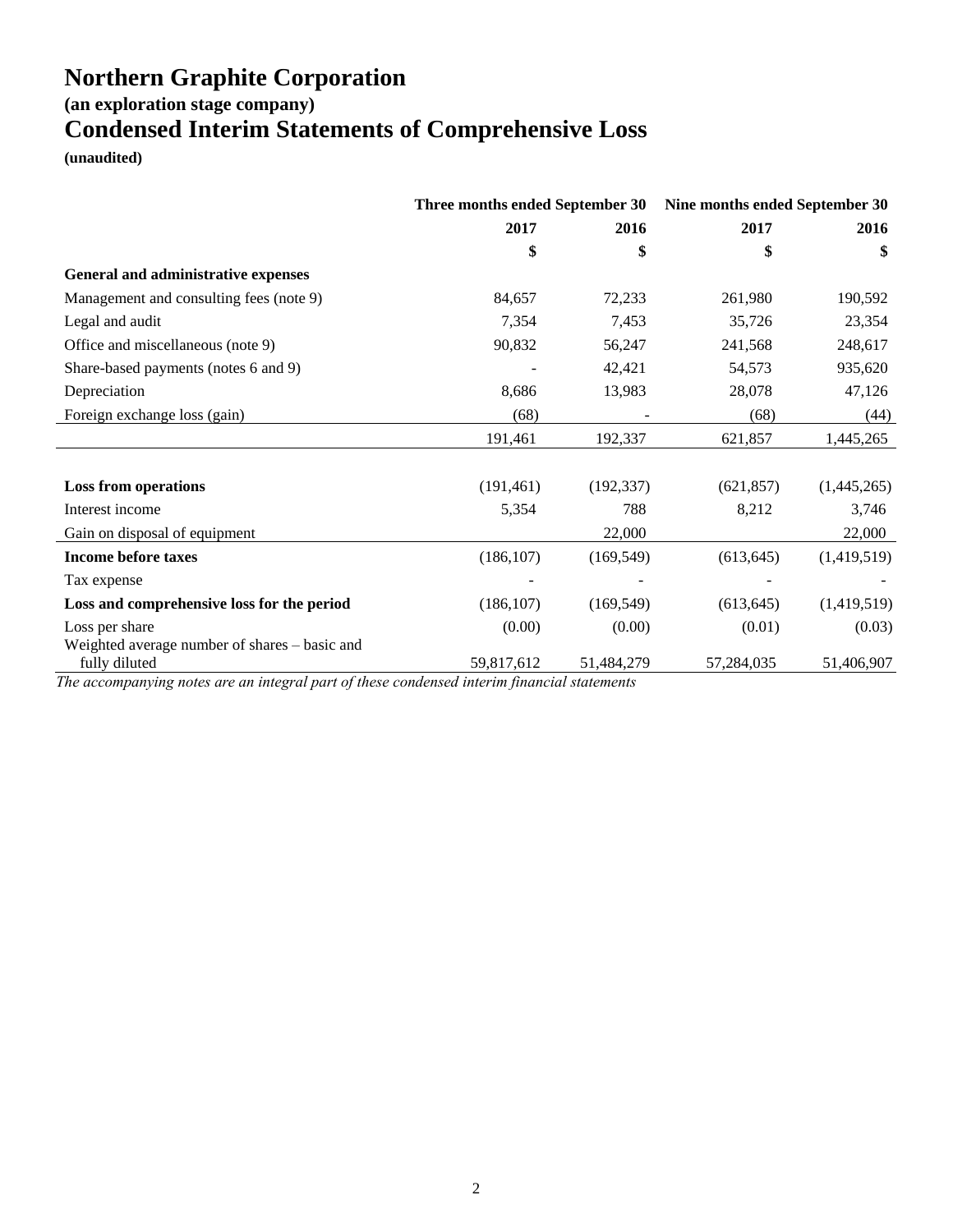(an exploration stage company)

## **Condensed Interim Statements of Changes in Shareholders' Equity**

(unaudited)

|                                             |               |               |                 | Contributed    |                |              |
|---------------------------------------------|---------------|---------------|-----------------|----------------|----------------|--------------|
|                                             | Number of     | Share capital | <b>Warrants</b> | <b>Surplus</b> |                |              |
|                                             | <b>Shares</b> | <b>Amount</b> | reserve         | <b>Reserve</b> | <b>Deficit</b> | <b>Total</b> |
|                                             |               |               | Я               |                | \$             | S            |
| Balance at December 31, 2016                | 51,484,279    | 21,459,258    | 116,833         | 2,907,743      | (11,480,600)   | 13,003,234   |
| Proceeds from the issuance of shares        | 8,333,333     | 2,500,000     |                 |                |                | 2,500,000    |
| Issuance of warrants                        |               | (533, 142)    | 533,142         |                |                |              |
| Issuance of compensation options            |               | (38, 566)     | 38,566          |                |                |              |
| Share issuance costs                        |               | (182, 138)    |                 |                |                | (182, 138)   |
| Share-based payment expense (note 6 and 9)  |               |               |                 | 54,573         |                | 54,573       |
| Expiry of warrants                          |               | 116,833       | (116, 833)      |                |                |              |
| Expiry of stock options                     |               |               |                 | (223, 548)     | 223,548        |              |
| Net loss                                    |               |               |                 |                | (613, 645)     | (613, 645)   |
| Balance, September 30, 2017                 | 59,817,612    | 23,322,245    | 571,708         | 2,738,768      | (11,870,697)   | 14,762,024   |
| Balance at December 31, 2015                | 51,284,279    | 21,256,057    | 130,029         | 2,930,493      | (10, 733, 725) | 13,582,854   |
| Proceeds from the exercise of options       | 200,000       | 100,000       |                 |                |                | 100,000      |
| Fair value of options exercised             |               | 90,005        |                 | (90,005)       |                |              |
| Fair value of warrants expired              |               | 13,196        | (13, 196)       |                |                |              |
| Share-based payment expense (note 7 and 10) |               |               |                 | 935,620        |                | 935,620      |
| Net loss                                    |               |               |                 |                | (1,419,519)    | (1,419,519)  |
| Balance, September 30, 2016                 | 51,484,279    | 21,459,258    | 116,833         | 3,776,108      | (12, 153, 244) | 13,198,955   |

*The accompanying notes are an integral part of these condensed interim financial statements*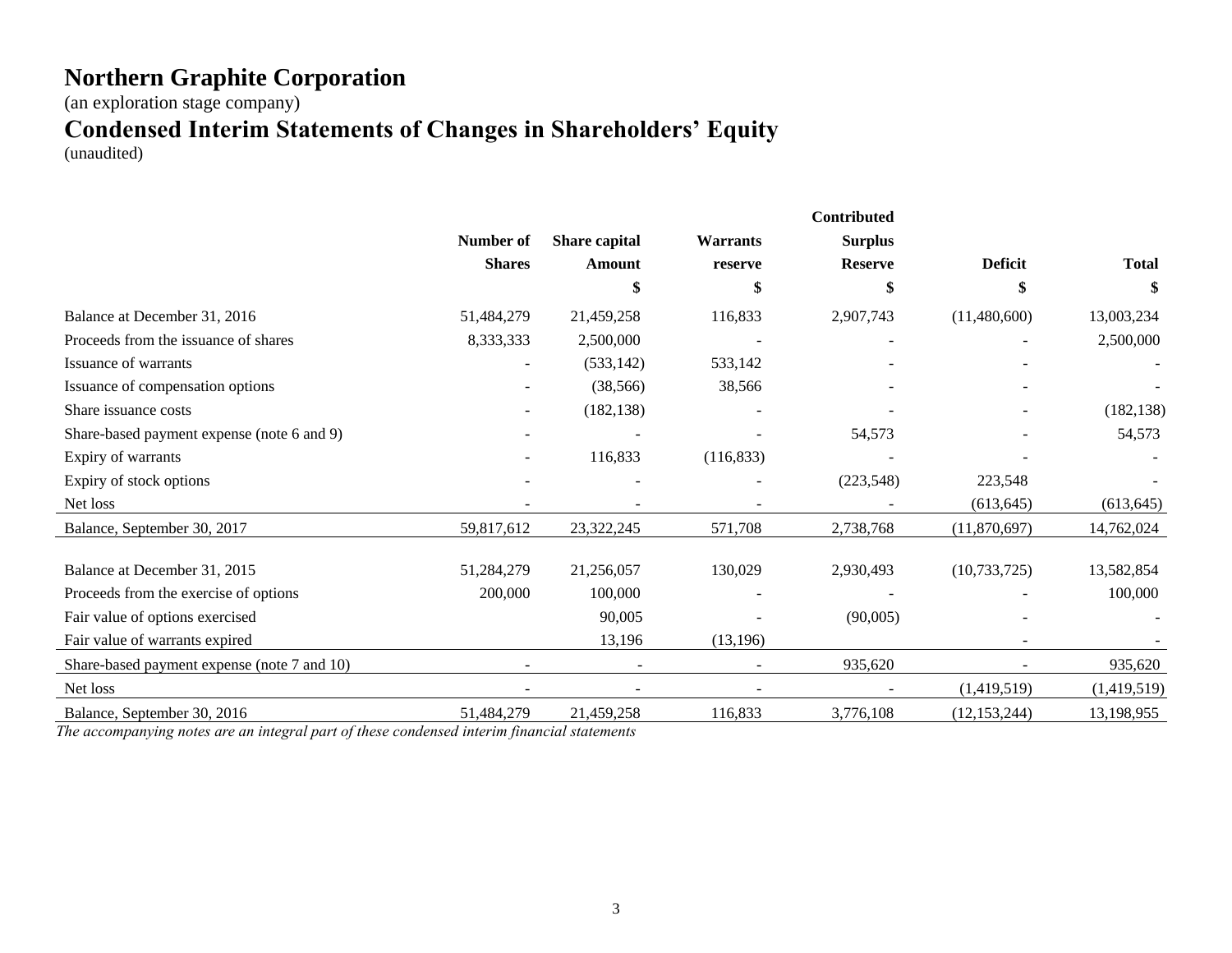(an exploration stage company)

## **Condensed Interim Statements of Cash Flows**

(unaudited)

|                                                                                             | Three months ended September 30 |                | Nine months ended September 30 |             |  |
|---------------------------------------------------------------------------------------------|---------------------------------|----------------|--------------------------------|-------------|--|
|                                                                                             | 2017                            | 2016           | 2017                           | 2016        |  |
|                                                                                             | \$                              | \$             | \$                             | \$          |  |
| Cash provided by (used in)                                                                  |                                 |                |                                |             |  |
| <b>Operating activities</b>                                                                 |                                 |                |                                |             |  |
| Loss for the period                                                                         | (186, 107)                      | (169, 549)     | (613, 645)                     | (1,419,519) |  |
| Items not affecting cash                                                                    |                                 |                |                                |             |  |
| Depreciation                                                                                | 8,686                           | 13,983         | 28,078                         | 47,126      |  |
| Share-based payments                                                                        |                                 | 42,421         | 54,573                         | 935,620     |  |
| Gain on disposal of equipment                                                               |                                 | (22,000)       |                                | (22,000)    |  |
| HST receivable                                                                              | (2,963)                         | (1,112)        | 3,163                          | (5, 184)    |  |
| Prepaid expenses and deposits                                                               | 28,090                          | 14,944         | 20,960                         | 23,298      |  |
| Accounts payable and accrued liabilities                                                    | (67, 354)                       | (20, 929)      | 11,381                         | (111,263)   |  |
| Net cash used in operating activities                                                       | (219, 648)                      | (142, 242)     | (495, 490)                     | (551, 922)  |  |
| <b>Financing activities</b><br>Proceeds from the issuance of shares in private<br>placement |                                 |                | 2,500,000                      |             |  |
| Proceeds from the exercise of options                                                       |                                 |                |                                | 100,000     |  |
| Share issuance costs                                                                        |                                 |                | (180, 192)                     |             |  |
| Net cash generated from financing activities                                                |                                 | $\overline{a}$ | 2,319,808                      | 100,000     |  |
| <b>Investing activities</b>                                                                 |                                 |                |                                |             |  |
| Proceeds from the disposal of equipment                                                     |                                 | 22,000         |                                | 22,000      |  |
| Exploration and evaluation costs                                                            | (102, 852)                      | (48, 135)      | (276, 744)                     | (163,316)   |  |
| Net cash used in investing activities                                                       | (102, 852)                      | (26, 135)      | (276, 744)                     | (141, 316)  |  |
| Net increase (decrease) in cash and cash<br>equivalents                                     | (322, 500)                      | (168, 377)     | 1,547,574                      | (593, 238)  |  |
| Cash and cash equivalents, beginning of period                                              | 2,575,651                       | 1,033,101      | 705,577                        | 1,457,962   |  |
| Cash and cash equivalents, end of period                                                    | 2,253,151                       | 864,724        | 2,253,151                      | 864,724     |  |

*The accompanying notes are an integral part of these condensed interim financial statements*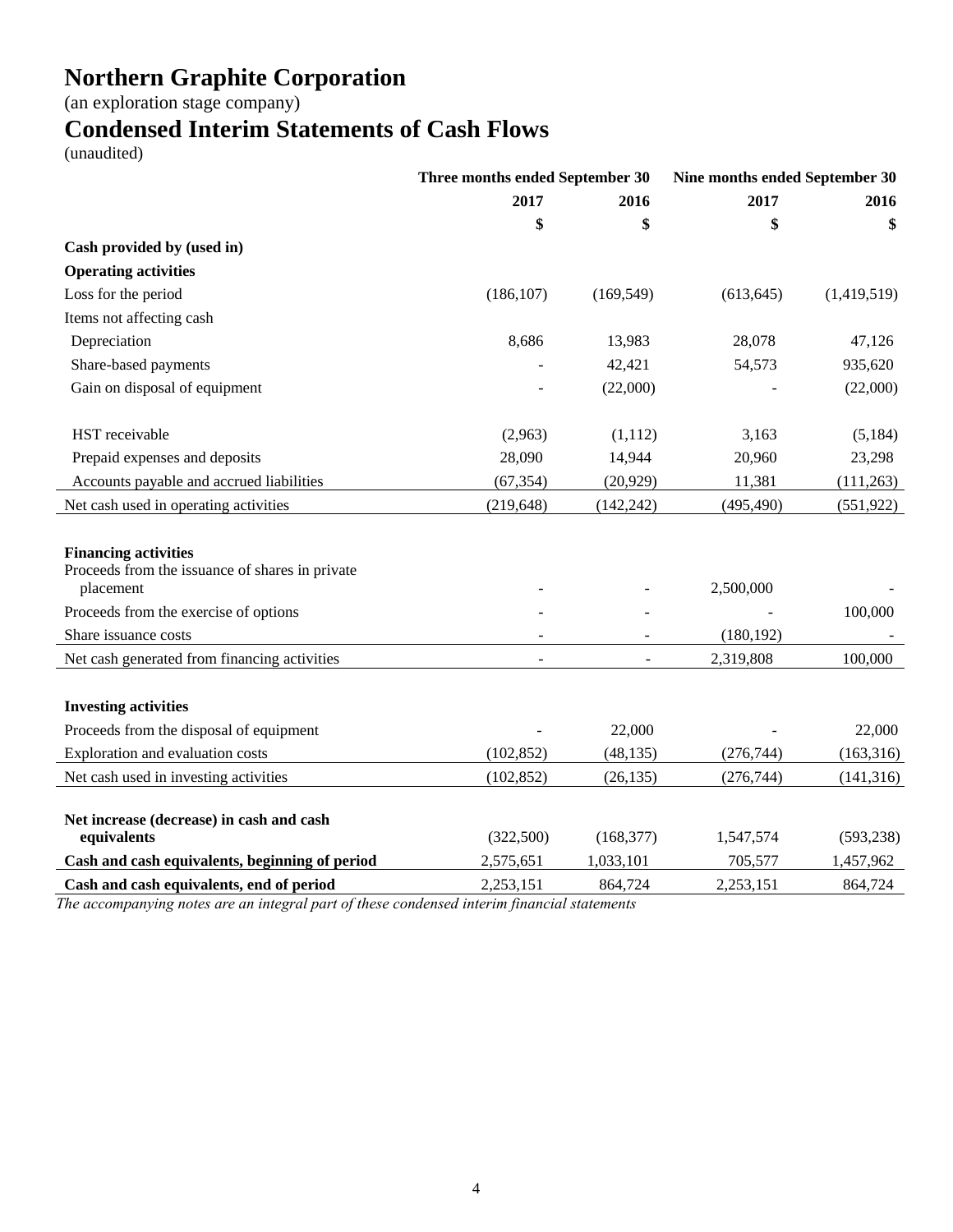## *1. Corporate Information*

Northern Graphite Corporation ("Northern" or "the Company") was incorporated under the laws of the Province of Ontario on February 25, 2002. Northern holds a 100% interest in the Bissett Creek Graphite Property (the "Bissett Creek Property") and is listed on the TSX Venture Exchange (symbol "NGC").

The Company's address and head office is 290 Picton Avenue, Suite 201, Ottawa, Ontario K1Z 8P8 Canada.

## *2. Basis of Preparation*

## *a. Statement of compliance*

The unaudited condensed interim financial statements for the three and nine month periods ended September 30, 2017, and the notes thereto (the "Interim Financial Statements"), together with the Company's annual audited financial statements issued under International Financial Reporting Standards ("IFRS") for the year ended December 31, 2016, present Northern's financial results of operations and financial position under IFRS as at and for the three and nine month periods ended September 30, 2017, including 2016 comparative periods. The Interim Financial Statements have been prepared in accordance with International Accounting Standard ("IAS") 34, "Interim Financial Reporting", as issued by the International Accounting Standards Board ("IASB") and using the accounting policies the Company adopted in its financial statements for the year ending December 31, 2016 based on current standards. The Interim Financial Statements do not include all the necessary annual disclosures in accordance with IFRS.

The policies set out in note 3 were consistently applied to all the periods.

The Interim Financial Statements were approved and authorized for issue by the Board of Directors on November 9, 2017.

## *b. Basis of measurement*

The Interim Financial Statements have been prepared on a historical cost basis except those accounts as noted in the financial instruments section (note 9). In addition, the Interim Financial Statements have been prepared using the accrual basis of accounting.

## *c. Going Concern*

The Company is an exploration stage company that incurred a net loss of \$613,645 for the nine months ended September 30, 2017 (2016 - \$1,419,519) and has an accumulated deficit of \$11,870,697 since its inception. The Company completed a private placement on March 24, 2017 for gross proceeds of \$2,500,000 and as at September 30, 2017 had working capital of \$2,194,456. The Company's management believes this level of working capital will enable the Company to continue as a going concern for at least the next 12 months. However, substantial additional capital is required to ultimately build a mine and processing plant at Bissett Creek and to enable the Company to enter production and continue its operations. There is a high degree of risk and many inherent uncertainties in the mining industry and there is no assurance management will be successful in its endeavours.

The Interim Financial Statements have been prepared on a going concern basis, which assumes that the Company will be able to continue in operation for the foreseeable future and will be able to realize its assets and discharge its liabilities and commitments in the normal course of business. Given that there continues to be negative investor sentiment in the graphite sector and that there has been an extended period of weak capital markets in the resource sector, there exists a material uncertainty as to the Company's ability to raise additional funds on favourable terms. The Company's activities have considerable scope for flexibility in terms of the amount and timing of expenditures. The Company will thoroughly assess all such activities before undertaking them in advance of additional financing being secured. The Company's Interim Financial Statements do not include any adjustments that might result from negative outcomes with respect to these uncertainties.

## *d. Functional and presentation currency*

The Company's functional and presentation currency is the Canadian dollar.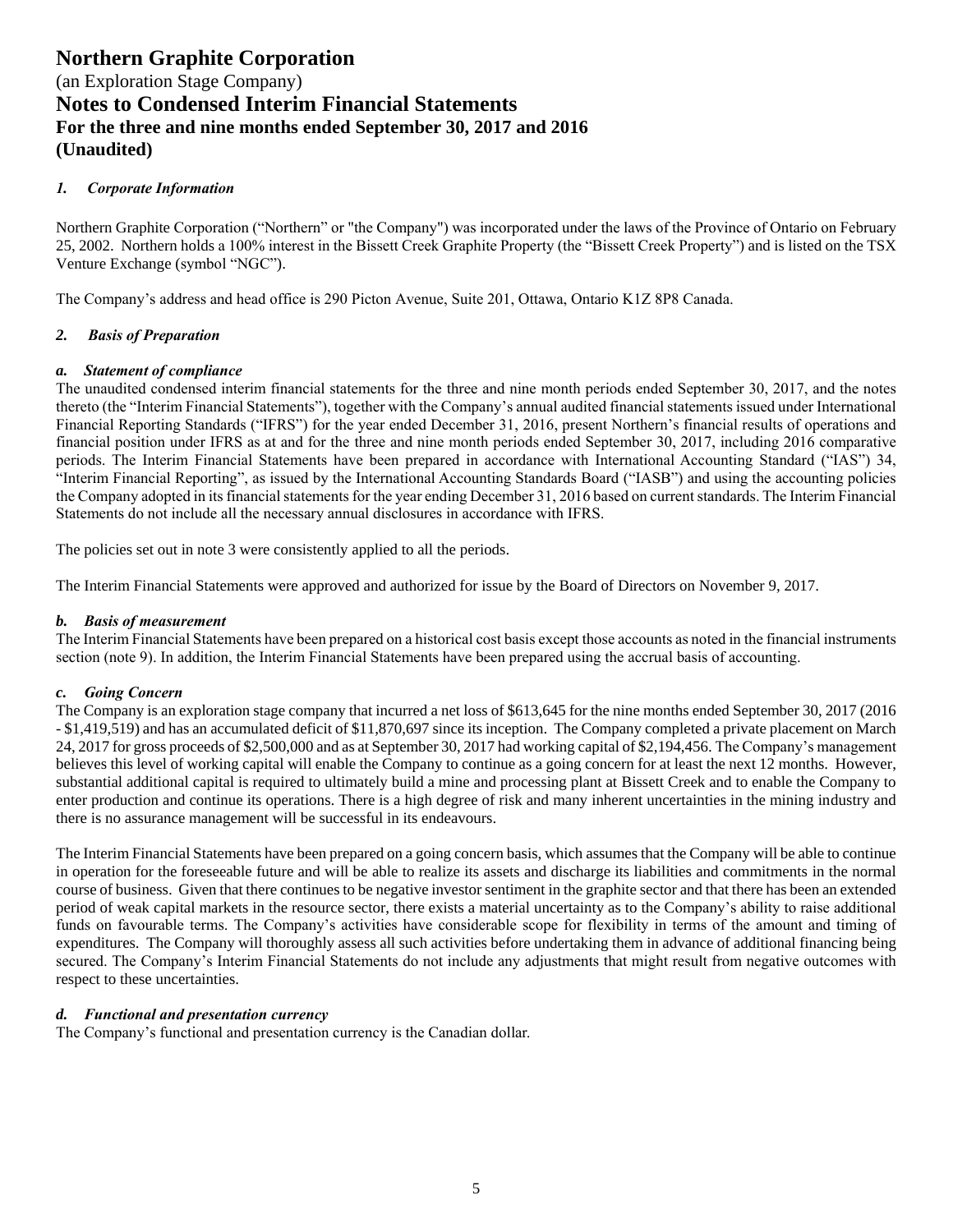(an Exploration Stage Company) **Notes to Condensed Interim Financial Statements For the three and nine months ended September 30, 2017 and 2016 (Unaudited)**

## *e. Critical accounting estimates and judgments*

The preparation of the Interim Financial Statements requires management to make estimates and judgments that affect the reported amounts of assets and liabilities at the date of the financial statements, and revenues and expenses for the period. By their nature, these estimates and judgments are subject to uncertainty and the effect on the Interim Financial Statements of changes in such estimates in future periods could be significant. Actual results may differ from those estimates and judgments.

*Significant estimates used in the preparation of the Interim Financial Statements include, but are not limited to:* 

- (i) asset carrying values and impairment charges;
- (ii) the economic recoverability of exploration expenditures incurred and the probability of future economic benefits from development expenditures incurred;
- (iii) the expected costs of asset retirement obligations; and
- (iv) the calculation of share-based compensation and warrants which includes the assumptions used in the Black-Scholes option pricing model including volatility, estimated forfeiture rates and expected time until exercise.

*Significant judgments used in the preparation of these Interim Financial Statements include, but are not limited to:* 

- (i) those relating to the assessment of the Company's ability to continue as a going concern;
- (ii) the useful lives and related depreciation of property and equipment;
- (iii) the identification of separately identifiable components in property and equipment where their respective cost is significant in comparison to the total cost;
- (iv) the classification of expenditures as exploration and evaluation assets; and
- (v) the recognition of deferred tax.

## *3. Significant accounting policies*

The accounting policies adopted in these Interim Financial Statements are consistent with those followed in the preparation of the Company's 2016 Annual Financial Statements.

## **Recent and future pronouncements issued**

Certain pronouncements were issued by the IASB or the International Financial Reporting Interpretations Committee ("IFRIC") that are mandatory for accounting periods after December 31, 2016. Pronouncements that are not applicable or do not have a significant impact to the Company have been excluded from the discussion below. The Company is currently evaluating the potential impacts of these new standards.

IFRS 9, Financial Instruments (effective January 1, 2018) introduces new requirements for the classification and measurement of financial assets, and will replace IAS 39. IFRS 9 uses a single approach to determine whether a financial asset is measured at amortized cost or fair value, replacing the multiple classification options available in IAS 39. IFRS 15 Revenue from Contracts with Customers provides a single principle-based framework to be applied to all contracts with customers.

IFRS 15 replaces the previous revenue standard IAS 18, Revenue, and the related Interpretations on revenue recognition. The standard scopes out contracts that are considered to be lease contracts, insurance contracts and financial instruments. The new standard is a control-based model as compared to the existing revenue standard which is primarily focused on risks and rewards. Under the new standard, revenue is recognized when a customer obtains control of a good or service. Transfer of control occurs when the customer has the ability to direct the use of and obtain the benefits of the good or service. This standard is effective for reporting periods beginning on or after January 1, 2018.

IAS 1 Presentation of Financial Statements amendments are a part of a major initiative to improve disclosure requirements in IFRS financial statements. The amendments clarify the application of materiality to note disclosure and the presentation of line items in the primary statements provide options on the ordering of financial statements and additional guidance on the presentation of other comprehensive income related to equity accounted investments. The effective date for these amendments is January 1, 2016.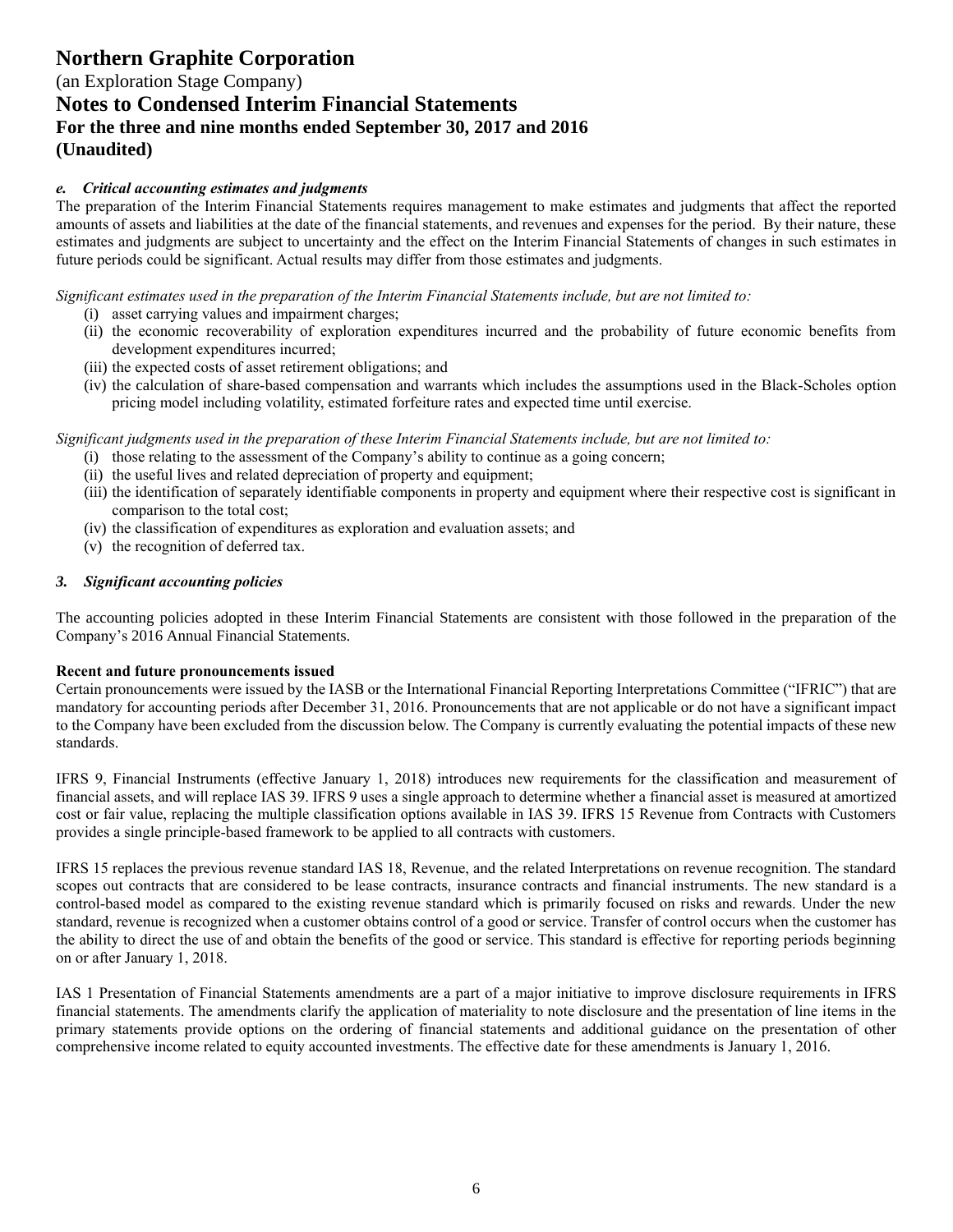(an Exploration Stage Company) **Notes to Condensed Interim Financial Statements**

**For the three and nine months ended September 30, 2017 and 2016**

**(Unaudited)**

## *4. Property, plant and equipment*

|                                 | <b>Building and</b> |           | <b>Total property</b> |
|---------------------------------|---------------------|-----------|-----------------------|
|                                 | improvements        | Equipment | plant & equipment     |
| Cost                            | \$                  |           |                       |
| <b>December 31, 2016</b>        | 803,497             | 590,919   | 1,394,416             |
| <b>Additions</b>                |                     |           |                       |
| Disposals                       |                     |           |                       |
| Impairment                      |                     |           |                       |
| September 30, 2017              | 803,497             | 590,919   | 1,394,416             |
| <b>Accumulated depreciation</b> |                     |           |                       |
| December 31, 2016               | 552,501             | 589,336   | 1,141,837             |
| <b>Additions</b>                | 26,886              | 1,192     | 28,078                |
| Disposals                       |                     |           |                       |
| Impairment                      |                     |           |                       |
| September 30, 2017              | 579,387             | 590,528   | 1,169,915             |
| Net book value                  | 224,110             | 391       | 224,501               |
|                                 |                     |           |                       |
| December 31, 2015               | 803,497             | 646,994   | 1,450,491             |
| <b>Additions</b>                |                     |           |                       |
| Disposals                       |                     | (56,075)  | (56,075)              |
| Impairment                      |                     |           |                       |
| September 30, 2016              | 803,497             | 590,919   | 1,394,416             |
| <b>Accumulated depreciation</b> |                     |           |                       |
| December 31, 2015               | 516,191             | 620,613   | 1,136,804             |
| <b>Additions</b>                | 27,183              | 19,943    | 47,126                |
| Disposals                       |                     | (56,075)  | (56,075)              |
| Impairment                      |                     |           |                       |
| September 30, 2016              | 543,374             | 584,481   | 1,127,855             |
| Net book value                  | 260,123             | 6,438     | 266,561               |

## *5. Exploration and evaluation asset*

The Company has a 100% interest in the Bissett Creek Property which consists of a 1,938 hectare mining lease, expiring in June, 2034, a 565 hectare mining lease, expiring in August, 2035, and five unpatented claims totaling approximately 464 hectares. All leases and claims are located in the United Townships of Head, Clara and Maria, in the County of Renfrew, Ontario. As of September 30, 2017, accumulated costs with respect to the Bissett Creek Property consisted of the following:

|                                                                           | \$         |
|---------------------------------------------------------------------------|------------|
| Balance, December 31, 2016                                                | 11,569,893 |
| Exploration expenditures made from January 1, 2017 to September 30, 2017: |            |
| Drilling $&$ exploration                                                  |            |
| Environmental $&$ mine permitting                                         | 64,114     |
| Metallurgical                                                             | 127,414    |
| Feasibility study                                                         |            |
| Engineering                                                               | 22,123     |
| Site & royalties                                                          | 67,744     |
| Geotechnical                                                              |            |
| Detailed engineering                                                      |            |
| Other                                                                     | 3,200      |
| Balance, September 30, 2017                                               | 11,854,488 |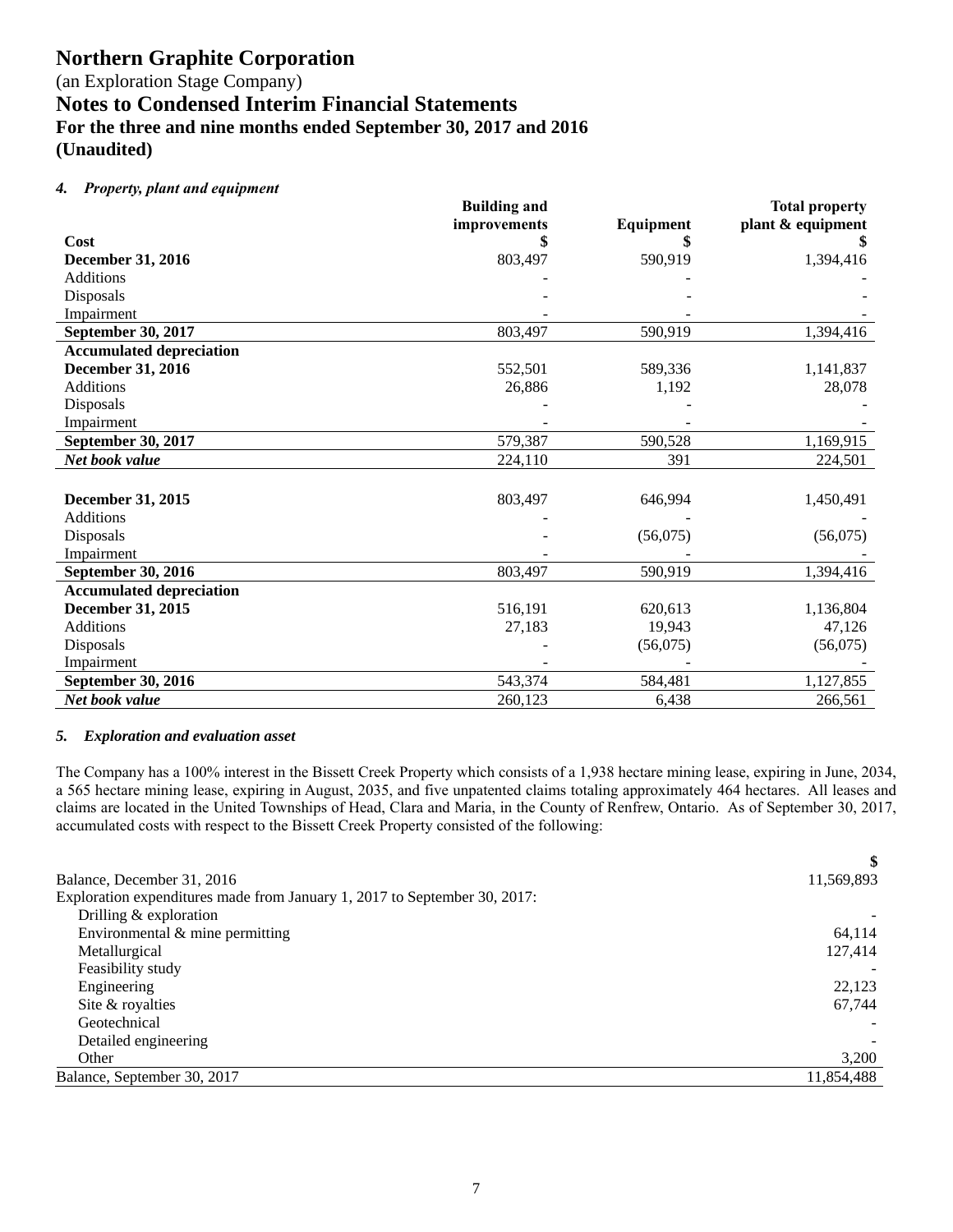As of September 30, 2016, accumulated costs with respect to the Bissett Creek Property consisted of the following:

| Balance, December 31, 2015<br>Exploration expenditures made from January 1, 2016 to September 30, | \$<br>11,416,388 |
|---------------------------------------------------------------------------------------------------|------------------|
| 2016:                                                                                             |                  |
| Drilling $&$ exploration                                                                          |                  |
| Environmental & mine permitting                                                                   | 21,819           |
| Metallurgical                                                                                     | 18,129           |
| Feasibility study                                                                                 |                  |
| Engineering                                                                                       | 47,993           |
| Site & royalties                                                                                  | 50,472           |
| Geotechnical                                                                                      |                  |
| Detailed engineering                                                                              |                  |
| Balance, September 30, 2016                                                                       | 11,554,801       |

The Company is required to make royalty payments of \$20 per ton of graphite concentrate produced to the previous owners and is subject to a 2.5% net smelter return payable on any other minerals derived and sold from the Bissett Creek Property. An advance royalty of \$27,000 per annum is payable in semi-annual installments and is recorded in exploration and evaluation assets. The advance will be credited against any future royalty payments.

## *6. Share capital*

## **Authorized**

The Company is authorized to issue an unlimited number of common shares.

## **Private placement**

On March 24, 2017, the Company completed a non-brokered private placement and issued 8,333,333 units at a price of \$0.30 per unit for gross proceeds of \$2,500,000. Each unit was comprised of one common share and one half of one common share purchase warrant. Each warrant entitles the holder to purchase one common share of the Company at an exercise price of \$0.40 per share for a period of 24 months from the closing of the private placement. In connection with the private placement, the Company paid fees totaling \$136,500 to the agents, and issued to the agents 455,000 compensation options. Each compensation option entitles the holder to purchase one common share at an exercise price of \$0.35 per share for a period of 12 months from the closing of the private placement. The Company intends to use the net proceeds from the private placement to finalize operational permitting necessary for the construction and operation of a mine at the Bissett Creek Property, to update the bankable Full Feasibility Study, to conduct a pilot plant test of the Company's proprietary purification process, and for general working capital.

#### **Issued**

|                                      | <b>Common shares</b>     |            |
|--------------------------------------|--------------------------|------------|
|                                      | Number of                | Amount     |
|                                      | shares                   |            |
| Balance at December 31, 2016         | 51,484,279               | 21,459,258 |
| Issued pursuant to private placement | 8,333,333                | 2,500,000  |
| Issuance of warrants                 |                          | (533, 142) |
| Issuance of compensation options     | $\overline{\phantom{0}}$ | (38, 566)  |
| Share issuance costs                 | $\overline{\phantom{0}}$ | (182, 138) |
| Expiry of warrants                   |                          | 116,833    |
| Balance at September 30, 2017        | 59,817,612               | 23,322,245 |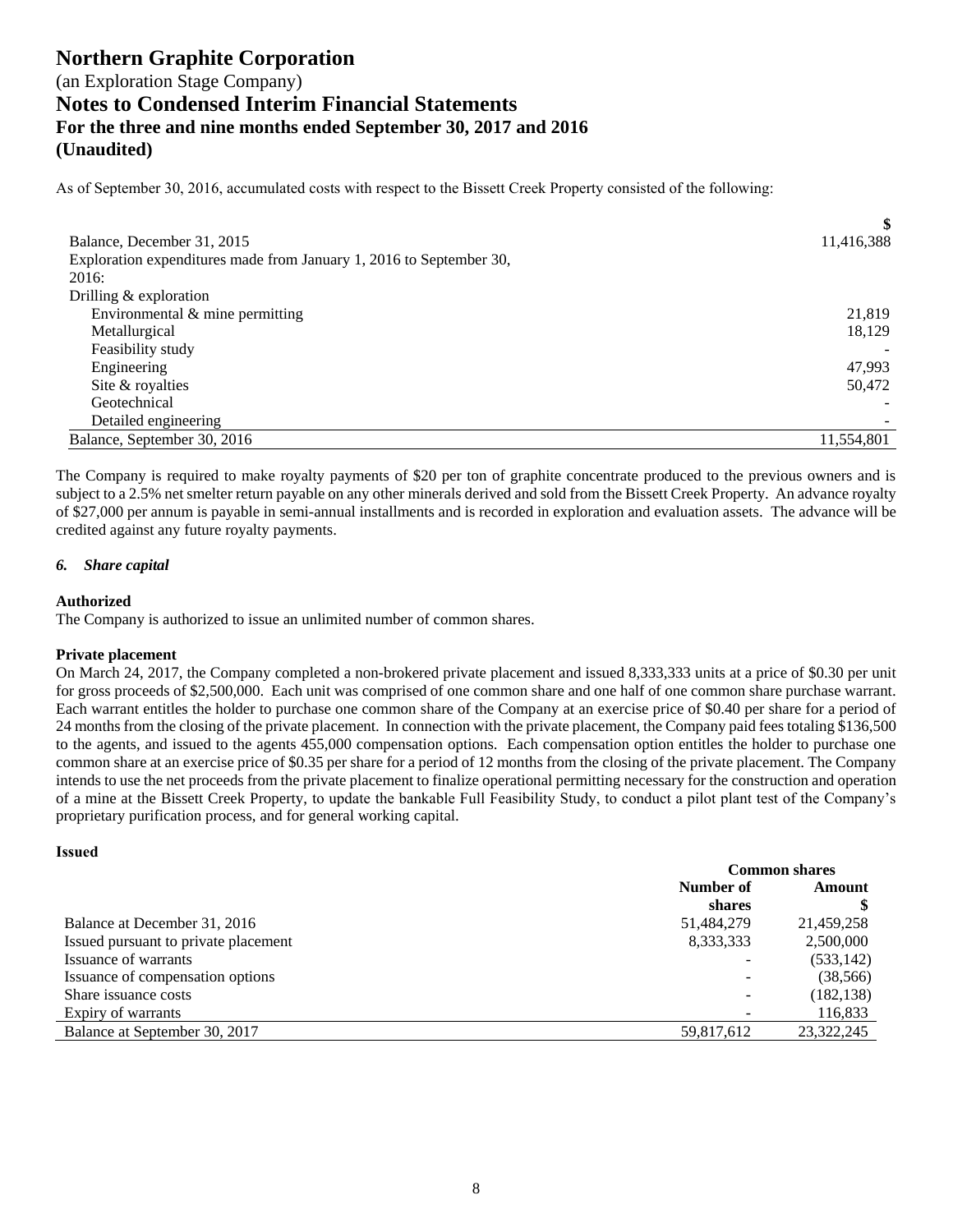#### **Warrants**

A summary of the Company's warrants is presented below:

|                             |             | Weighted |
|-----------------------------|-------------|----------|
|                             |             | average  |
|                             |             | exercise |
|                             | Number of   | price    |
|                             | warrants    | Φ        |
| Balance, December 31, 2016  | 1,051,499   | 0.80     |
| Warrants issued             | 4,166,666   | 0.40     |
| Compensation options issued | 455,000     | 0.35     |
| Warrants expired            | (1,051,499) | 0.80     |
| Balance, September 30, 2017 | 4,621,666   | 0.40     |

|                       | Number of<br>warrants |                    |
|-----------------------|-----------------------|--------------------|
| <b>Exercise price</b> | outstanding           | <b>Expiry date</b> |
| \$0.35                | 455,000               | March 24, 2018     |
| \$0.40                | 4.166.666             | March 24, 2019     |

The following is a summary of warrant activity and related Black-Scholes option pricing model input factors used for the nine months ended September 30, 2017 and the year ended December 31, 2016:

|                                                   | Nine months ended<br>September 30,<br>2017 | <b>Year ended</b><br>December 31,<br>2016 |
|---------------------------------------------------|--------------------------------------------|-------------------------------------------|
| Warrants granted during the period                | 4,621,666                                  | Nil                                       |
| Weighted-average exercise price                   | \$0.40                                     | Nil                                       |
| Expected stock option life $^{(1)}$               | 1-2 years                                  | Nil                                       |
| Expected volatility <sup>(2)</sup>                | 80.2%-90.0%                                | Nil                                       |
| Risk-free interest rate $(3)$                     | $0.76\% - 0.77\%$                          | Nil                                       |
| Dividend yield                                    | NA                                         | NA                                        |
| Forfeiture rate                                   | NA                                         | <b>NA</b>                                 |
| Weighted-average fair value (Black-Scholes value) | \$0.12                                     | Nil                                       |

1. The Company estimates the expected warrant life (estimated period of time outstanding) of warrants granted to be the length of time before the warrant's expiry until such time that the Company can base its estimate on historical information on the Company's warrants.

- 2. The expected volatility was based on the Company's trading history over a period equal to the expected warrant life.
- 3. The risk-free rate is based on the yield of a Government of Canada marketable bond in effect at the time of grant with an expiry commensurate with the expected life of the award.

## **Share options**

The Company has adopted a stock option plan (the "Option Plan") for directors, officers, employees and consultants of the Company. Under the Option Plan, the Company may grant non-transferable options to purchase common shares of the Company for a period of up to ten years from the date of the grant. The maximum number of common shares reserved for issuance under the Option Plan together with any common shares reserved for issuance pursuant to any other stock options may not exceed 10% of the issued and outstanding common shares of the Company.

A summary of the Option Plan activity is presented below:

|                             | Number of<br>options | Weighted average<br>exercise price $(\$)$ |  |
|-----------------------------|----------------------|-------------------------------------------|--|
| Balance, December 31, 2016  | 4,525,000            | 0.60                                      |  |
| Expired                     | (650,000)            | 0.71                                      |  |
| Balance, September 30, 2017 | 3.875,000            | 0.58                                      |  |
|                             |                      |                                           |  |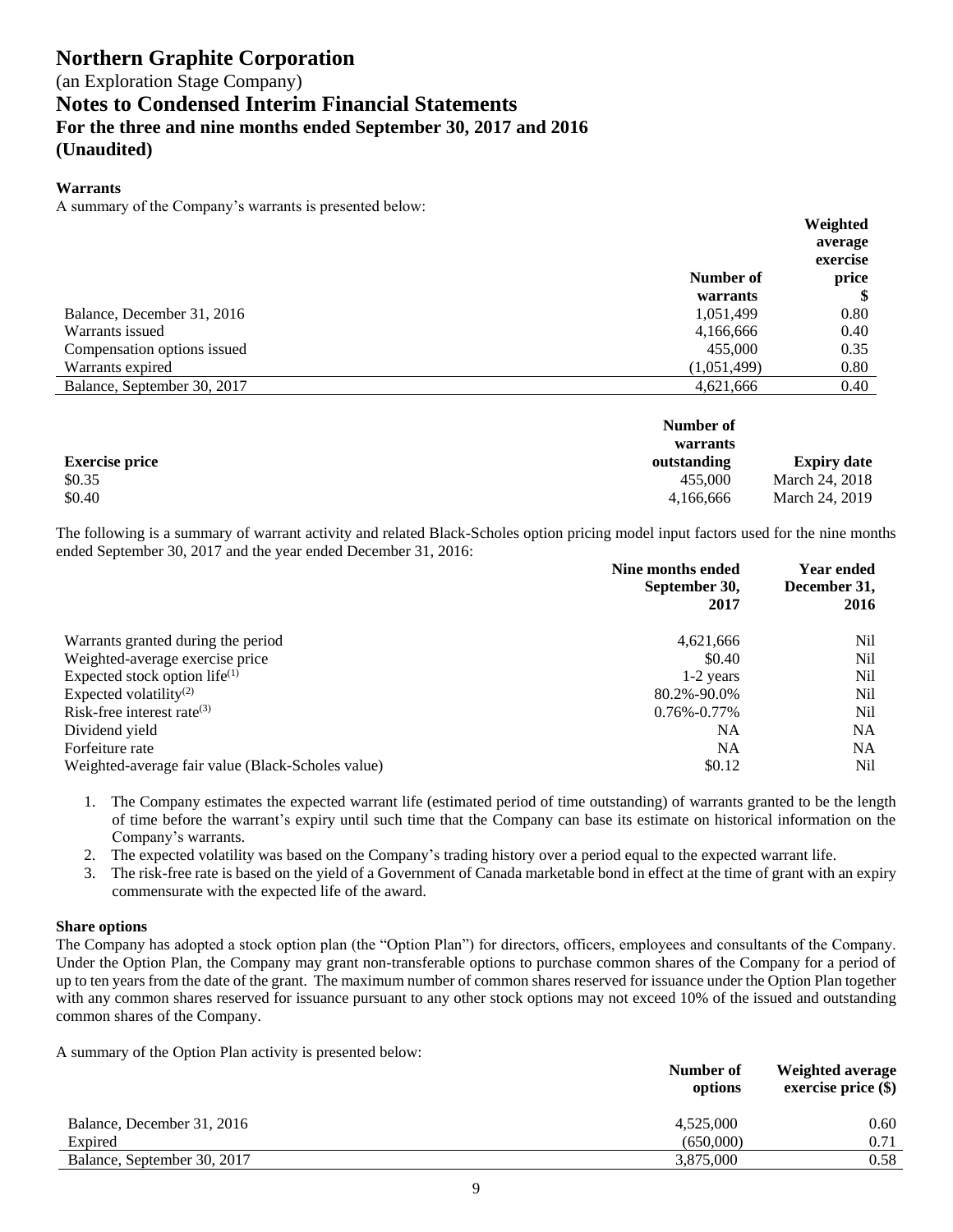A summary of the Company's outstanding share options at September 30, 2017 is presented below:

| <b>Exercise price</b> | <b>Options</b><br>outstanding | <b>Options</b><br>exercisable | <b>Expiry date</b> |
|-----------------------|-------------------------------|-------------------------------|--------------------|
| \$0.85                | 500,000                       | 500,000                       | December 20, 2017  |
| \$0.70                | 600,000                       | 600,000                       | January 9, 2020    |
| \$0.50                | 2,775,000                     | 2,775,000                     | April 27, 2021     |
|                       | 3,875,000                     | 3,875,000                     |                    |

The weighted average remaining contractual life of options outstanding is 2.88 years.

The following is a summary of stock option grant activity and related Black-Scholes option pricing model input factors used for the periods ended September 30, 2017 and December 31, 2016:

|                                                   | Nine months ended<br>September 30,<br>2017 | <b>Year ended</b><br>December 31,<br>2016 |
|---------------------------------------------------|--------------------------------------------|-------------------------------------------|
| Stock options granted during the period           | Nil                                        | 3,050,000                                 |
| Weighted-average exercise price                   | Nil                                        | \$0.50                                    |
| Expected stock option life $^{(1)}$               | Nil                                        | $1-5$ years                               |
| Expected volatility <sup>(2)</sup>                | Nil                                        | 94%                                       |
| Risk-free interest rate $^{(3)}$                  | N <sub>i</sub>                             | 0.89%                                     |
| Dividend yield                                    | NA                                         | <b>NA</b>                                 |
| Forfeiture rate                                   | NA                                         | <b>NA</b>                                 |
| Weighted-average fair value (Black-Scholes value) | Nil                                        | \$0.34                                    |

- 1. The Company estimates the expected stock option life (estimated period of time outstanding) of options granted to be the length of time before the stock option's expiry until such time that the Company can base its estimate on historical information on the Company's options.
- 2. The expected volatility was based on the Company's trading history over a period equal to the expected stock option life.
- 3. The risk-free rate is based on the yield of a Government of Canada marketable bond in effect at the time of grant with an expiry commensurate with the expected life of the award.

The fair value is calculated using the Black-Scholes option valuation model. As at September 30, 2017, there was \$nil (September 30, 2016 – \$113,125) of total unrecognized share-based compensation costs related to unvested stock option awards and stock option awards subject to an escrow agreement granted under the Option Plan.

## **Contributed surplus**

| Balance, December 31, 2016  | 2,907,743  |
|-----------------------------|------------|
| Share-based payments        | 54.573     |
| Expiry of stock options     | (223, 548) |
| Balance, September 30, 2017 | 2,738,768  |

**\$**

Contributed surplus as at September 30, 2017 and December 31, 2016 consists of a share-based payment reserve related to stock options issued under the Option Plan.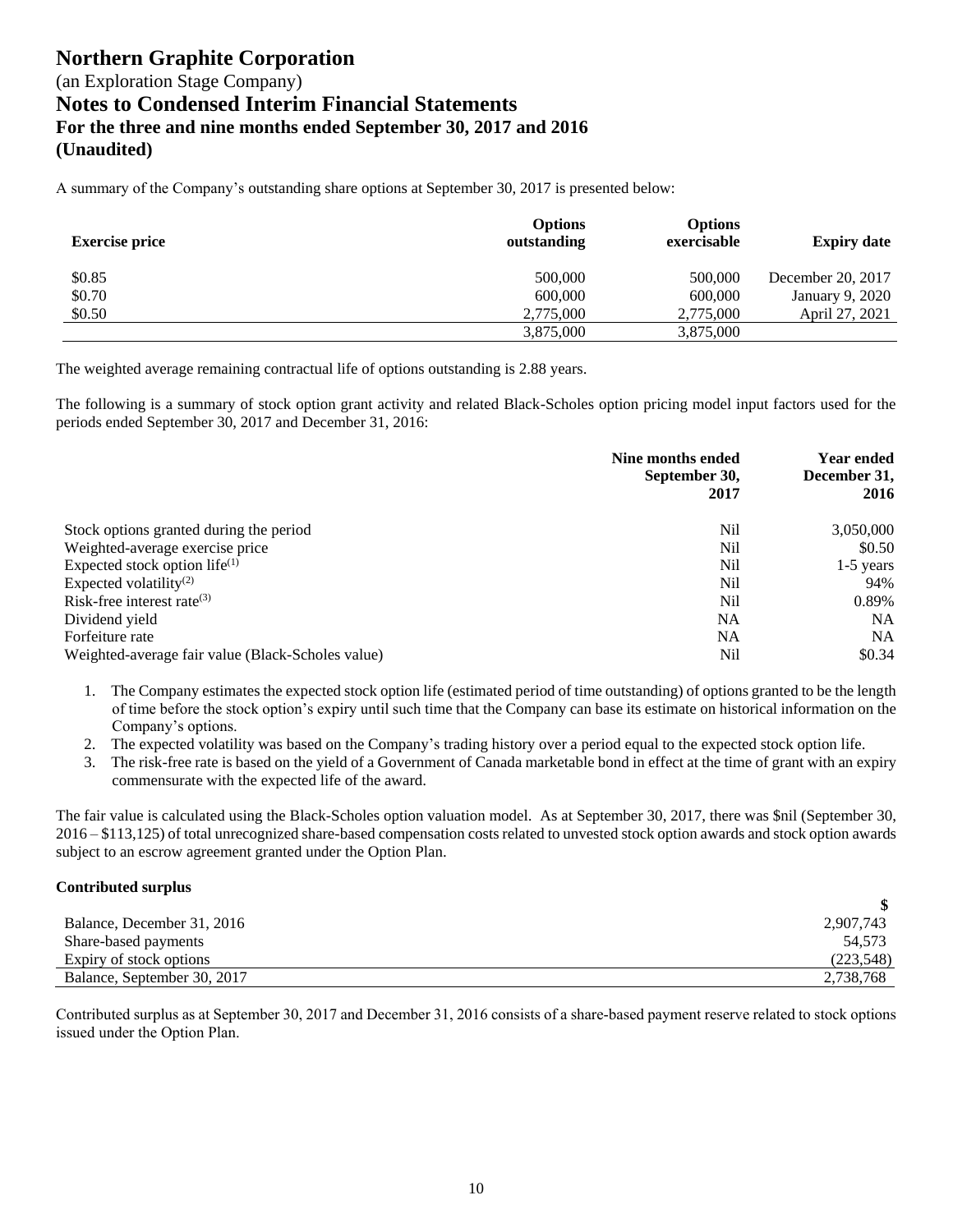## (an Exploration Stage Company) **Notes to Condensed Interim Financial Statements For the three and nine months ended September 30, 2017 and 2016 (Unaudited)**

## *7. Loss per share*

|                                                             | Three months ended<br><b>September 30, 2017</b> | Three months ended<br><b>September 30, 2016</b> |
|-------------------------------------------------------------|-------------------------------------------------|-------------------------------------------------|
| Loss and comprehensive loss for period                      | (186, 107)                                      | (169, 549)                                      |
| Weighted average number of shares – basic and fully diluted | 59,817,612                                      | 51,484,279                                      |
| Loss and comprehensive loss per share                       | $($ \$0.00)                                     | (S0.00)                                         |
|                                                             | Nine months ended<br><b>September 30, 2017</b>  | Nine months ended<br><b>September 30, 2016</b>  |
| Loss and comprehensive loss for period                      | (613, 645)                                      | (1,419,519)                                     |
| Weighted average number of shares – basic and fully diluted | 57,284,035                                      | 51,406,907                                      |
| Loss and comprehensive loss per share                       | $(\$0.01)$                                      | $(\$0.03)$                                      |

#### *8. Financial instruments and risk management*

#### **Fair value**

Certain of the Company's accounting policies and disclosures require the determination of fair value. Fair value represents the amount at which a financial instrument could be exchanged between willing parties, based on current markets for instruments with the same risk, principal and remaining maturity. Fair value estimates are based on quoted market values and other valuation methods. Fair values have been determined for measurement and/or disclosure purposes based on the following methods. When applicable, further information about the assumptions made in determining fair values is disclosed in the notes specific to that asset or liability.

In establishing fair value, the Company uses a fair value hierarchy based on levels as defined below:

● Level 1: defined as observable inputs such as quoted prices in active markets.

● Level 2: defined as inputs other than quoted prices in active markets that are either directly or indirectly observable.

● Level 3: defined as inputs that are based on little or no observable market data and, therefore, requiring entities to develop their own assumptions.

At September 30, 2017, the levels in the fair value hierarchy into which the Company's financial assets and liabilities are measured and recognized on the Statement of Financial Position at fair value on a recurring basis are categorized as follows:

|                           | Category | At September 30, 2017 | At June 30, 2017 | At March 31, 2017 |
|---------------------------|----------|-----------------------|------------------|-------------------|
|                           |          |                       |                  |                   |
| Cash and cash equivalents | evel 1   | 2,253,151             | 2,575,651        | 2,840,522         |

At September 30, 2017, there were no financial assets and liabilities measured and recognized at fair value on a non-recurring basis. The Company's policy for determining when a transfer occurs between levels in the fair value hierarchy is to assess the impact at the date of the event or the change in circumstances that could result in a transfer. There were no transfers between Level 1, Level 2 and Level 3 during the nine months ended September 30, 2017.

At September 30, 2017, there were no financial assets or liabilities measured and recognized on the Consolidated Statement of Financial Position at fair value that would be categorized as Level 2 or Level 3 in the fair value hierarchy (December 31, 2016 - \$Nil).

The carrying value of cash and cash equivalents, deposits and accounts payable and accrued liabilities approximates fair value due to the short-term nature of these financial instruments. The carrying value of the reclamation deposit approximates its fair value as it bears a market rate of interest.

## **Currency risk**

As the majority of the Company's expenditures are in Canadian dollars, the Company limits its exposure to currency risk by maintaining its cash and cash equivalents in Canadian dollars. The Company carries a portion of its accounts payable and accrued liabilities and notes payable in US dollars, and is subject to currency risk on these balances. However, the Company considers this risk to be minimal.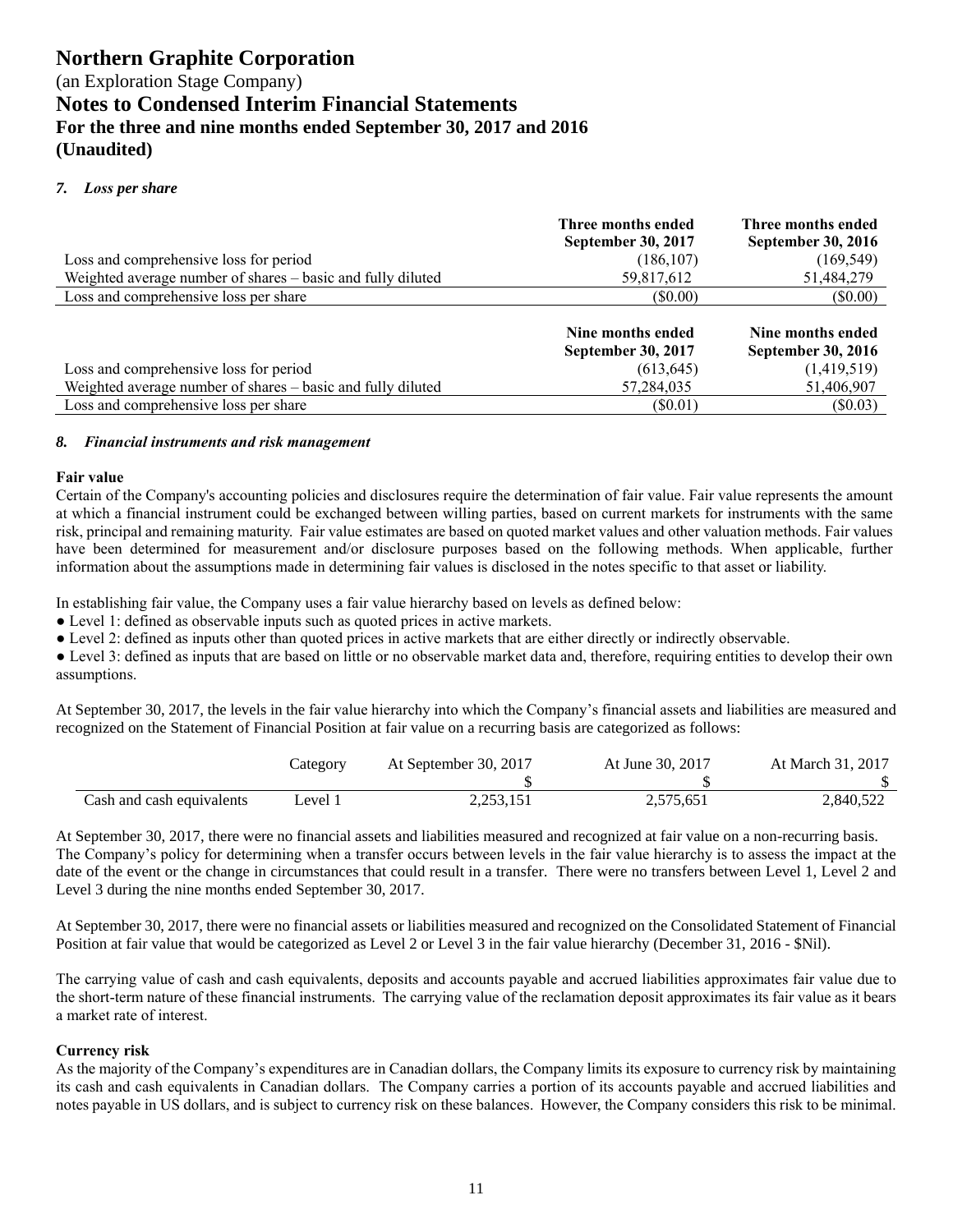(an Exploration Stage Company)

**Notes to Condensed Interim Financial Statements**

**For the three and nine months ended September 30, 2017 and 2016**

## **(Unaudited)**

## **Credit risk**

Credit risk is the risk of a loss if a counterparty to a financial instrument fails to meet its contractual obligations. The Company limits its exposure to credit risk by holding its cash in deposits with high credit quality Canadian financial institutions, and considers this risk to be minimal.

## **Liquidity risk**

Liquidity risk is the risk that the Company will not be able to meet is financial obligations as they come due. The Company manages its liquidity risk through the management of its capital structure. Further discussion on liquidity and management's plans are outlined in note 2.

## **Interest rate risk**

Interest rate risk is the risk that the fair value of future cash flows of a financial instrument will fluctuate because of changes in market interest rates. The Company is not exposed to interest rate risk due to the short-term nature of its financial instruments.

## *9***.** *Related parties*

## **Key Management Compensation**

In the nine months ended September 30, 2017, the Company expensed management fees to companies owned and controlled by key management personnel of \$nil (2016 – \$50,088), and salary and compensation to key management personnel of \$187,500 (2016 – \$127,115). In the nine months ended September 30, 2017, the Company provided employee benefits totaling \$nil (2016 - \$5,457) to key management personnel.

## **Other Related Party Transactions**

There were no related party transactions.

## *10***.** *Commitments*

## **Leased mineral claims**

In connection with the Bissett Creek Property, the Company is required to make royalty payments of \$20 per ton of graphite concentrate produced to the previous owners and a 2.5% net smelter return payable on any other minerals derived and sold from the Bissett Creek Property. An advance royalty of \$27,000 per annum is payable in semi-annual installments. Installments were paid for during the year ended December 31, 2016 and the nine months ended September 30, 2017. The advance will be credited against any future production royalty payments.

## **Contractual obligations**

As at September 30, 2017 and December 31, 2016, the Company had no contractual obligations which related to costs associated with work at the Bissett Creek Property.

## *11. Provisions*

In 2012 the Company filed a revised Mine Closure Plan ("MCP") which was accepted by the Ministry of Northern Development and Mines ("MNDM"). The Company's obligations under the MCP are secured by a deposit of \$815,689 (December 31, 2016 - \$815,689), including accrued interest. This amount has been paid to the Minister of Finance for the Province of Ontario and has been accounted for as a long term deposit. As per the MCP, the overall required reclamation deposit has increased to \$2,329,008. In addition to the existing deposit, \$800,000 must be deposited prior to placing any footings in the ground for the construction of structures such as buildings and dams and \$729,088 must be deposited prior to the commencement of commercial production. The provision for reclamation and close down represent the estimated amount that would be required to restore the Bissett Creek Property to its original environmental state after construction and operations. The Company has a provision of \$327,110 on its balance sheet (December 31, 2016 - \$327,110) which represents the estimated current cost of reclamation. The reclamation deposit will be returned to the Company once the MNDM is satisfied that the obligations contained in the MCP have been performed by the Company. Should the Company not perform its obligations contained in the MCP, the MNDM will restore the Bissett Creek Property site to its original environmental state using the funds from the reclamation deposit.